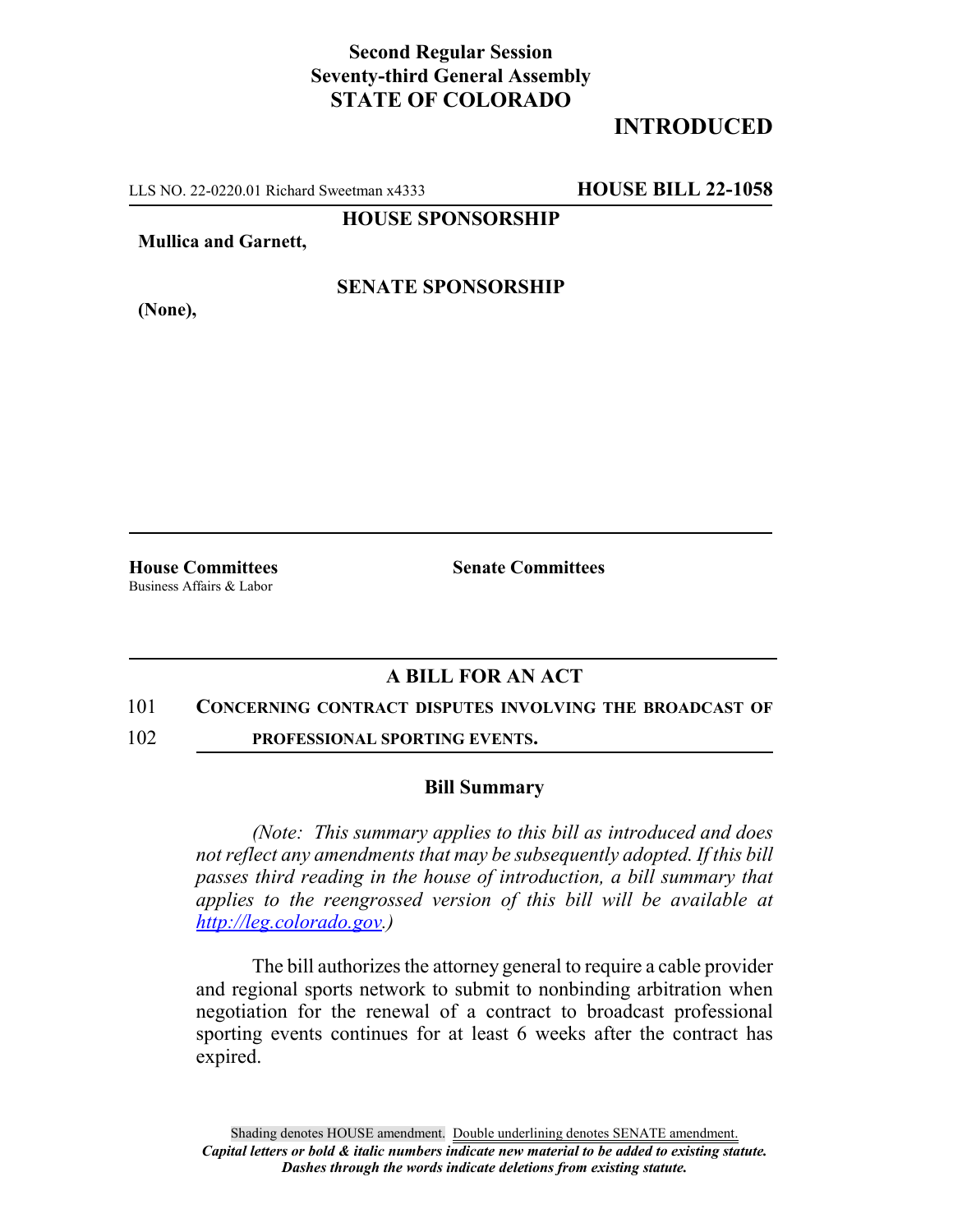| $\mathbf{1}$   | Be it enacted by the General Assembly of the State of Colorado:        |
|----------------|------------------------------------------------------------------------|
| 2              | <b>SECTION 1.</b> In Colorado Revised Statutes, add part 14 to article |
| 3              | 1 of title 6 as follows:                                               |
| $\overline{4}$ | PART <sub>14</sub>                                                     |
| 5              | ACCESS TO COLORADO'S PROFESSIONAL SPORTS TEAMS                         |
| 6              | 6-1-1401. Legislative declaration. (1) THE GENERAL ASSEMBLY            |
| 7              | FINDS AND DECLARES THAT:                                               |
| 8              | (a)<br>STATE'S<br>COLORADANS TAKE GREAT PRIDE IN<br>THE                |
| 9              | PROFESSIONAL SPORTS TEAMS;                                             |
| 10             | (b) WITH THE STATE'S PROFESSIONAL SPORTS TEAMS ALL LOCATED             |
| 11             | IN THE DENVER METRO AREA, HUNDREDS OF THOUSANDS OF COLORADANS          |
| 12             | ONLY HAVE ACCESS TO THE TEAMS THROUGH TELEVISION BROADCASTS OF         |
| 13             | THE TEAMS' SPORTING EVENTS;                                            |
| 14             | (c) IN THE PAST, TELEVISION BROADCASTS OF SOME PROFESSIONAL            |
| 15             | SPORTS TEAMS' EVENTS HAVE BEEN NEGOTIATED THROUGH CONTRACTS            |
| 16             | BETWEEN CABLE PROVIDERS AND REGIONAL SPORTS NETWORKS. AN               |
| 17             | UNWILLINGNESS BY A CABLE PROVIDER OR REGIONAL SPORTS NETWORK TO        |
| 18             | NEGOTIATE SUCH A CONTRACT IN GOOD FAITH MAY LEAVE MANY                 |
| 19             | COLORADANS WHO HAVE CABLE SUBSCRIPTIONS FOR THE PURPOSE OF             |
| 20             | VIEWING TELEVISION BROADCASTS OF THE SPORTING EVENTS WITHOUT           |
| 21             | ACCESS TO THE EVENTS.                                                  |
| 22             | (d) IT IS IN THE INTEREST OF THE STATE TO ENSURE THAT ALL              |
| 23             | COLORADANS WHO WISH TO ACCESS SPORTING EVENTS INVOLVING THE            |
| 24             | STATE'S PROFESSIONAL SPORTS TEAMS HAVE ACCESS TO THOSE SPORTING        |
| 25             | EVENTS THROUGH TELEVISION BROADCASTS; AND                              |
| 26             | (e) IT IS ALSO IN THE INTEREST OF THE STATE, WHEN POSSIBLE, TO         |